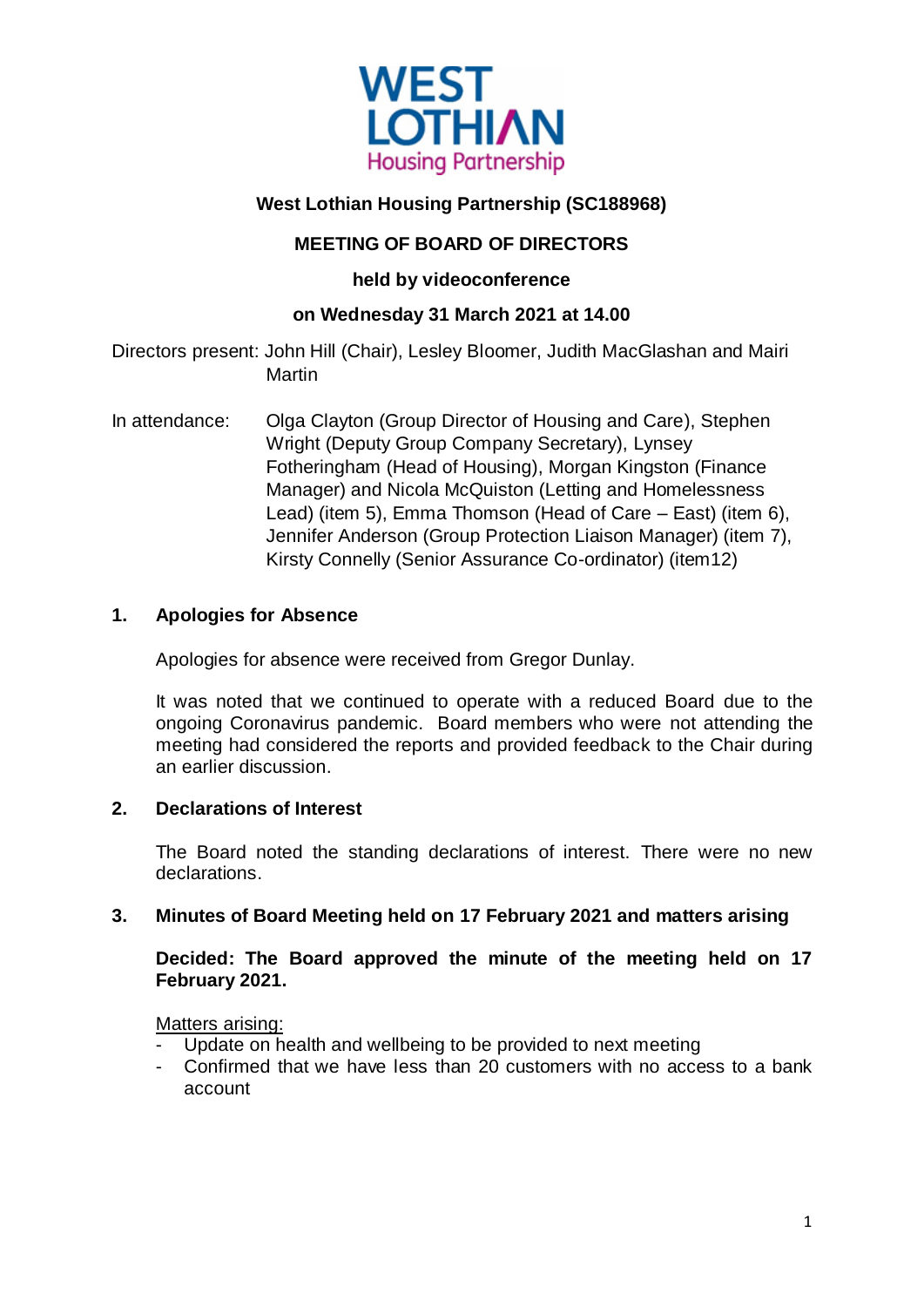## **4. Business update**

The Board received an update on our response to the impact of the Coronavirus pandemic on our services, customers and communities. The Board considered the update and the plans to re-mobilise our services when restrictions allow. The Board considered the impact of the pandemic on staff and customers and considered the ways in which we are supporting both including our approaches to: health and safety, flexible working, and repairs. The Board also discussed the roll out of the UK and Scottish vaccine programme which was now underway.

The Board noted the work that was on-going to dry out the Broxburn properties affected by flooding. The Board considered the impact on those customers who had been temporarily re-housed and asked to be kept informed with progress in relation to reinstatement works.

## **Decided: The Board noted the update provided.**

## **5. Housing First update (presentation only)**

The Board received a presentation covering: overall commitment to Housing First; the national and local picture; our contribution to date; tenancy sustainment levels; and our planned next steps. The Board welcomed the presentation and the Housing First approach which aims to provide people experiencing homelessness with a safe home and network of support to help them sustain their tenancy. The Board discussed the proposed percentage of allocations to Housing First customers and the balance to be struck through our approach to allocations.

 **Decided: The Board noted the contents of the presentation.**

#### **6. Re-provisioning of care accommodation**

The Board received a report on the reconfiguration plan for the three shared living services in West Lothian. The Board noted the background to the re-provisioning exercise, which had commenced in 2018 and sought to reconfigure the care model from group living to individual tenancies following feedback from various sources including: customers, Care Inspectorate, commissioners. The Board considered the report and noted the arrangements in place to support customers during the transition.

## **Decided: The Board noted the progress made on the progression of the reconfiguration delivery plan to date.**

# **7. Group protection update (presentation only)**

The Board received a presentation with an update on each of the streams in our overall group protection framework. The Board welcomed the update and thanked the Group Protection team for the valuable work to support customers who find themselves in challenging circumstances. The Board also noted the support network in place for the staff who provide the service.

# **Decided: The Board noted the contents of the presentation.**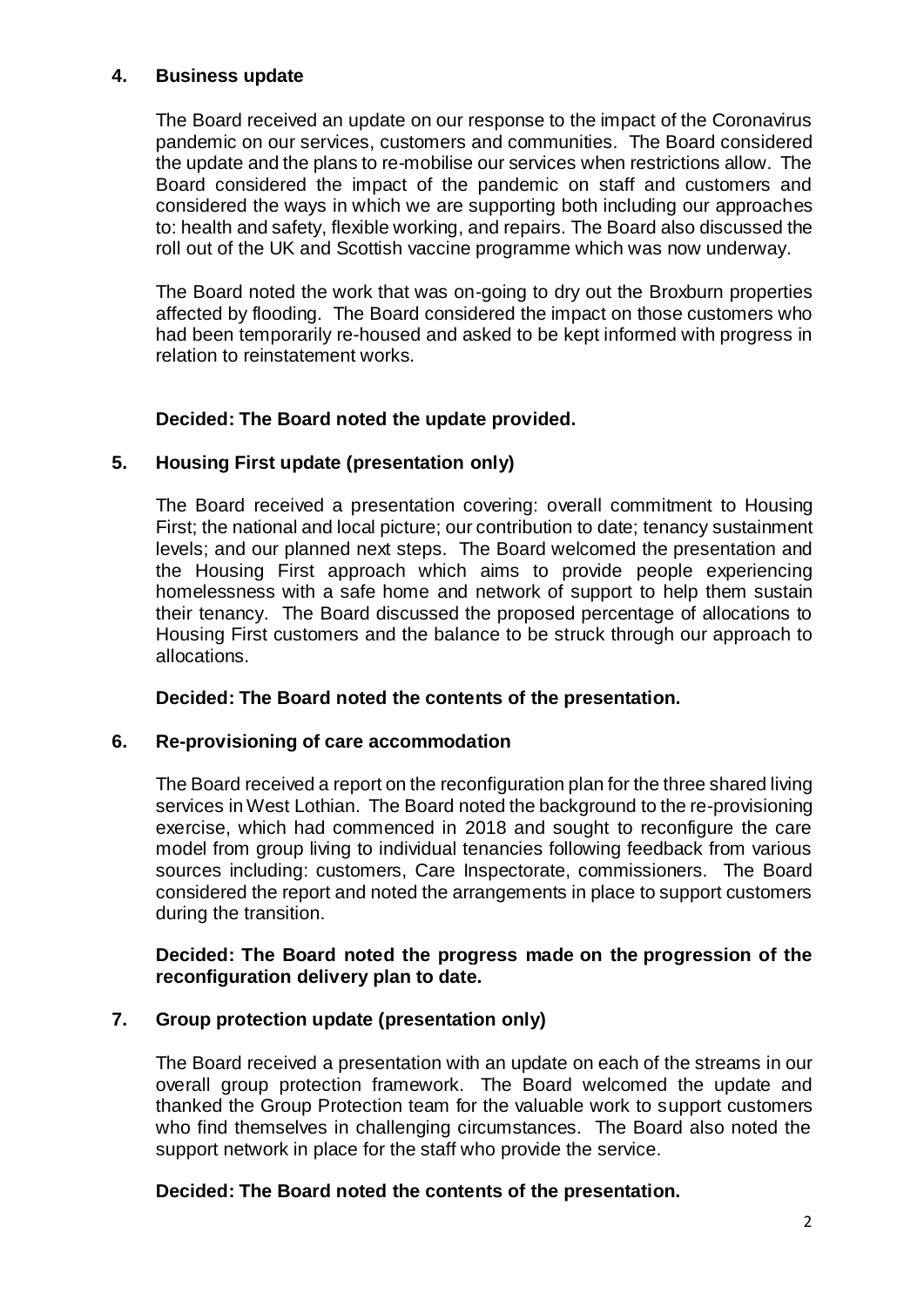# **8. Model complaint handling procedure**

The Board received a report on the new model complaint handling procedures published by the Scottish Public Sector Ombudsman. The Board was informed about the plans we had to implement the key changes, including the roll out of mandatory training for staff, changes required to performance indicators and IT system.

The Board welcomed the report and the changes we intended to make to help ensure that we continue to gain as much customer insight and learning from complaints as we can.

## **Decided: The Board**

**1) Noted the new SPSO guidance is mandatory from April 2021 and the plans in place to implement the guidance in WLHP; and 2) Noted we plan to adopt all 6 of the SPSO performance measures.**

#### **9. 2021/22 UK and Scottish Government Budget update**

The Board received an update on the 2021/22 UK and Scottish Government Budget announcements and the implications for WLHP. The Board considered the contents of the report including Extension of the Coronavirus Job Retention Scheme, Universal Credit and Working Tax Credit, Taxation and UK funding support.

#### **Decided: The Board noted update.**

#### **10a. 2021/22 Budget**

The Board received a detailed report on the 2021/22 budget which had been developed following the approval of the five-year financial projections in February. The Board reviewed the key variances between the financial projections and scrutinised repairs and maintenance costs, noting the £280k increase on the 2020/21 forecast which was as a result of (i) 2020/21 repairs spend being reduced due to the pandemic and (ii) additional provision linked to new build properties.

#### **Decided: The Board approved the 2021/22 Budget.**

#### **10b. Finance Report for the period to 28 February 2021**

The Board received an overview of the management accounts for the period to 28 February 2021. The Board reviewed the accounts noting the statutory surplus of £127k to the end of period 11 and the variances against the budget.

The Board also considered the SHAPS pension update and considered the amendments that were required to our loan agreements to facilitate the transfer of Cube properties to GHA and Loretto.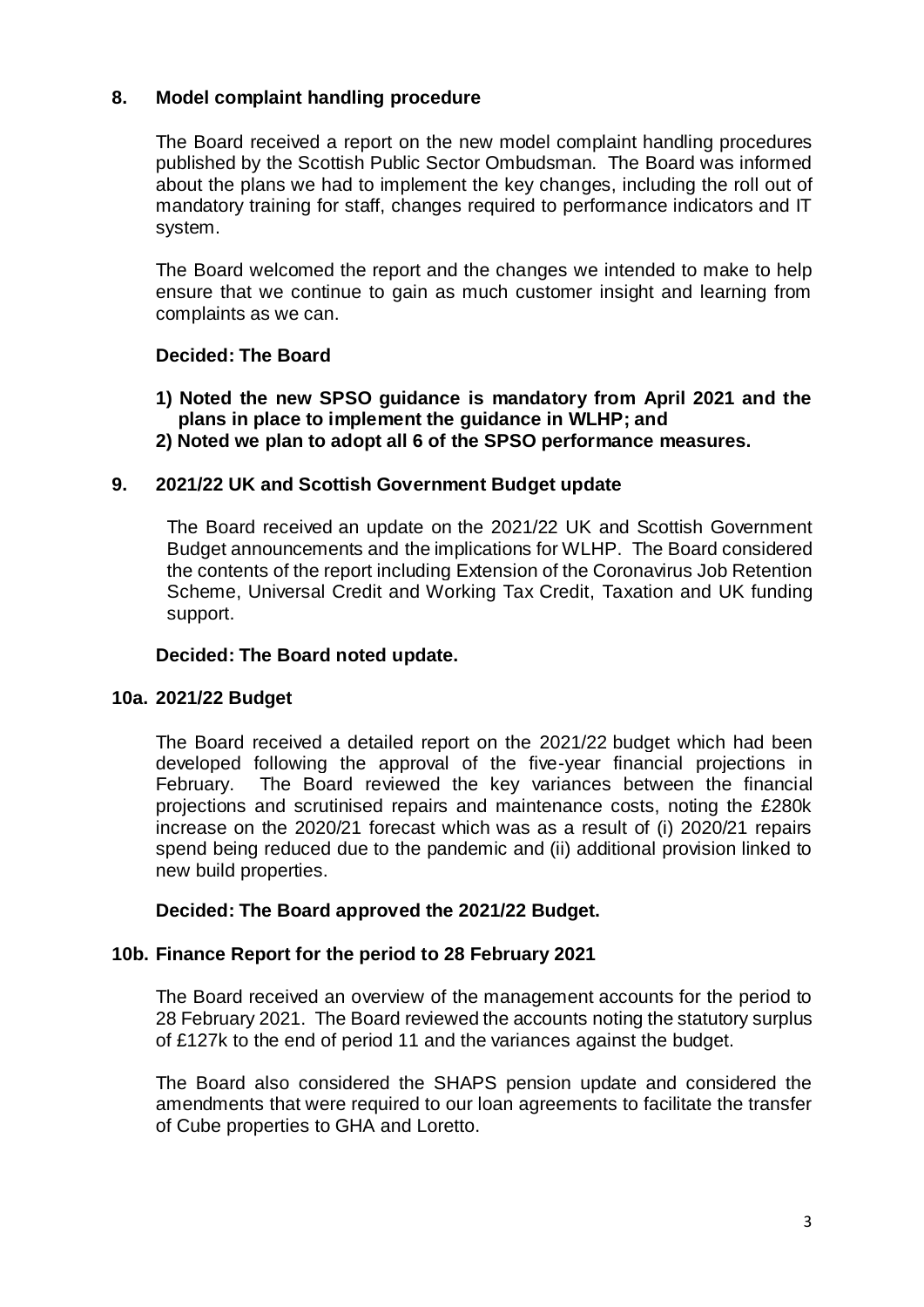## **Decided: The Board**

- **1) Noted the management accounts for the period to 28 February 2021; and**
- **2) Approved the Amendment letter, Officers Certificate and minute relating to the dissolution of Cube Housing Association provided in Appendix 2.**

[amendment to loan agreement was then formally considered at a single item meeting]

#### **11. 2021 Customer Satisfaction Surveys**

The Board received the report and considered the suggested approach to undertaking our customer survey. The Board noted there have been further developments to take into account, in particular: the increase of restrictions in January 2021 and the impact on our service; vaccinations have been approved and are rolling out across Scotland; there is a roadmap towards significant easing of restrictions by the summer.

#### **Decided: The Board agreed the proposed approach to our customer survey for 2021/22.**

#### **12a. Assurance update**

The Board received the report and the findings of the review that had been carried out. The Board noted the findings which included; Gas safety; PPE Health and Safety; Fire Safety; Arrears Management, NETs PPE; Wheatley Foundation.

#### **Decided: The Board noted the report.**

#### **12b. Internal Audit Approach and Plan 2020/21**

This Board received the report which provided an update on the Internal Audit approach within the Group's new operating model, and the approved internal audit plan for period to May 2021. The Board discussed the change in approach and move towards unrated reports, which was a general trend in the internal audit sector.

#### **Decided: The Board noted the content of the report.**

#### **13. Governance update**

The Board received the report and considered the revised Services Agreement, Business Excellence Framework and the revised board reporting template. The Board noted that the Services Agreement and BEF will provide a platform for refining and strengthening our relationship with Wheatley Solutions as well as our regulatory compliance position.